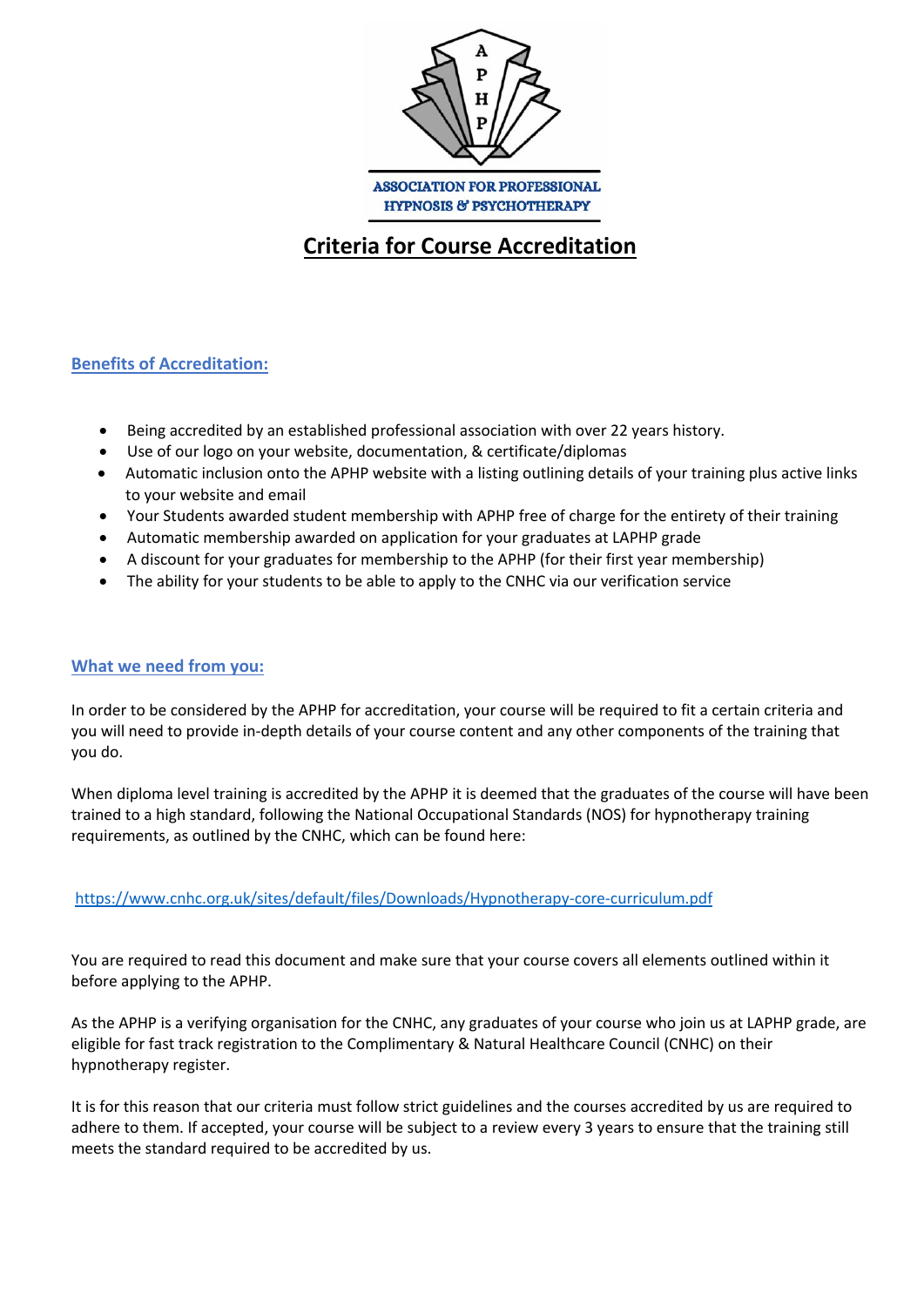# **Requirements of application:**

You are required to submit via email:

A) Your course prospectus with a *clear breakdown* of number of live sessions attended and what topics are covered in each module.

B) Number of hours the course runs classroom-based (live) face to face tuition with a tutor (Pre-recorded content cannot be included in the hours for this section)

C) Number of different techniques taught, including the names or specifications

D) The number of supervised hours where students are observed by tutors in live demonstrations/practicals

E) Number of hours expected that the student will complete outside of the classroom. This can include pre-recorded content, reading, note making, writing assignments, case studies, tests, exams and practicals

F) A cross section of approximately 50 pages of training, this needs to clearly demonstrate literature given to students including training content and handouts We reserve the right to ask to see the full content of the course

G) Any test papers and the final examination paper

H) The details of how assessments and examinations are marked/graded

I) Names and contact details of any tutors involved with the course, their qualifications and how long each has been in practice

J) Provide your business insurance documentation

#### *We reserve the right to request sight of any of the course content or procedural documentation at any point.*

If you do not supply all of the above your course will not be considered for membership.

## **Practitioner level training requires:**

The development of students who are trained to an ethical, safe and competent level. A minimum of 450 hours overall time spent on the course, to include the following:

**Live Guided Learning** (minimum of 120 hours)

Live guided learning is in real time and tuition is undertaken by a tutor, teacher, or lecturer.

**Directed Learning** (minimum of 165 hours)

Directed learning means learning which has been laid out by the course tutor and must be completed.

**Independent learning** (minimum 165 hours)

Independent learning means learning outside of the classroom.